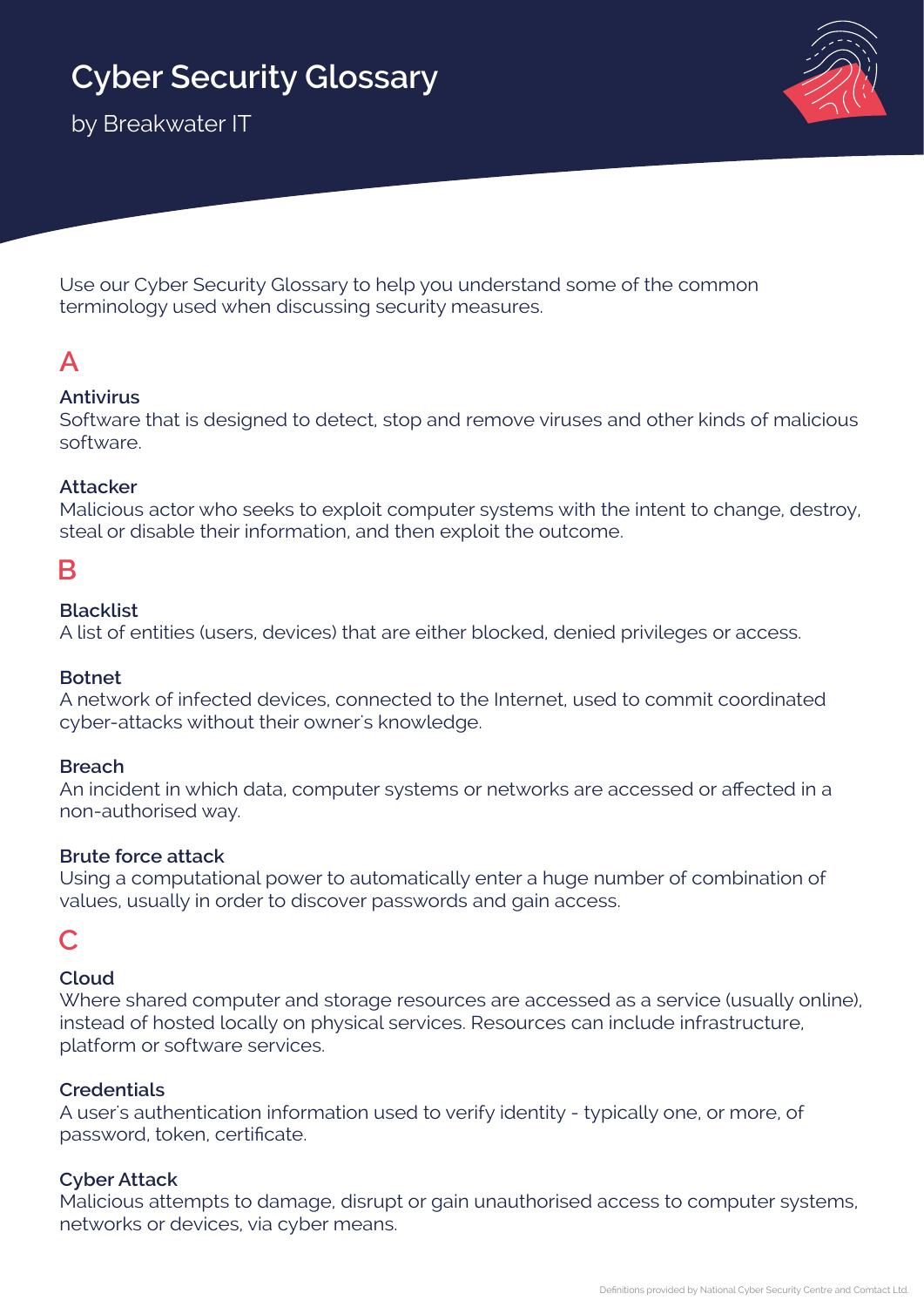#### **Cyber Incident**

A breach of the security rules for a system or service - most commonly;

- Attempts to gain unauthorised access to a system and/or to data.
- Unauthorised use of systems for the processing or storing of data.
- Changes to system firmware, software, or hardware without the system owner's consent.
- Malicious disruption and/or denial of service.

#### **Cyber Security**

The protection of devices, services and networks — and the information on them — from theft or damage.

## **D**

#### **Data at Rest**

Describes data in persistent storage such as hard disks, removable media or backups.

#### **Data breach**

The unauthorised movement or disclosure of information, usually to a party outside the organisation.

#### **Decryption**

The process of deciphering coded text into its original plain form.

#### **Dictionary Attack**

A type of brute force attack in which the attacker uses known dictionary words, phrases or common passwords as their guesses.

#### **Digital Footprint**

A 'footprint' of digital information that a user's online activity leaves behind.

#### **Denial of Service (DoS)**

When legitimate users are denied access to computer services (or resources), usually by overloading the service with requests.

#### **Download Attack**

The unintentional installation of malicious software or virus onto a device without the users knowledge or consent. May also be known as a drive-by download.

## **E**

#### **Encryption**

A mathematical function that protects information by making it unreadable by everyone except those with the key to decode it.

#### **End User Device (EUD)**

Collective term to describe modern smart phones, laptops and tablets that connect to an organisation's network.

#### **Endpoint**

A collective term for internet-capable computer devices connected to a network – for example, modern smart phones, laptops and tablets are all endpoints.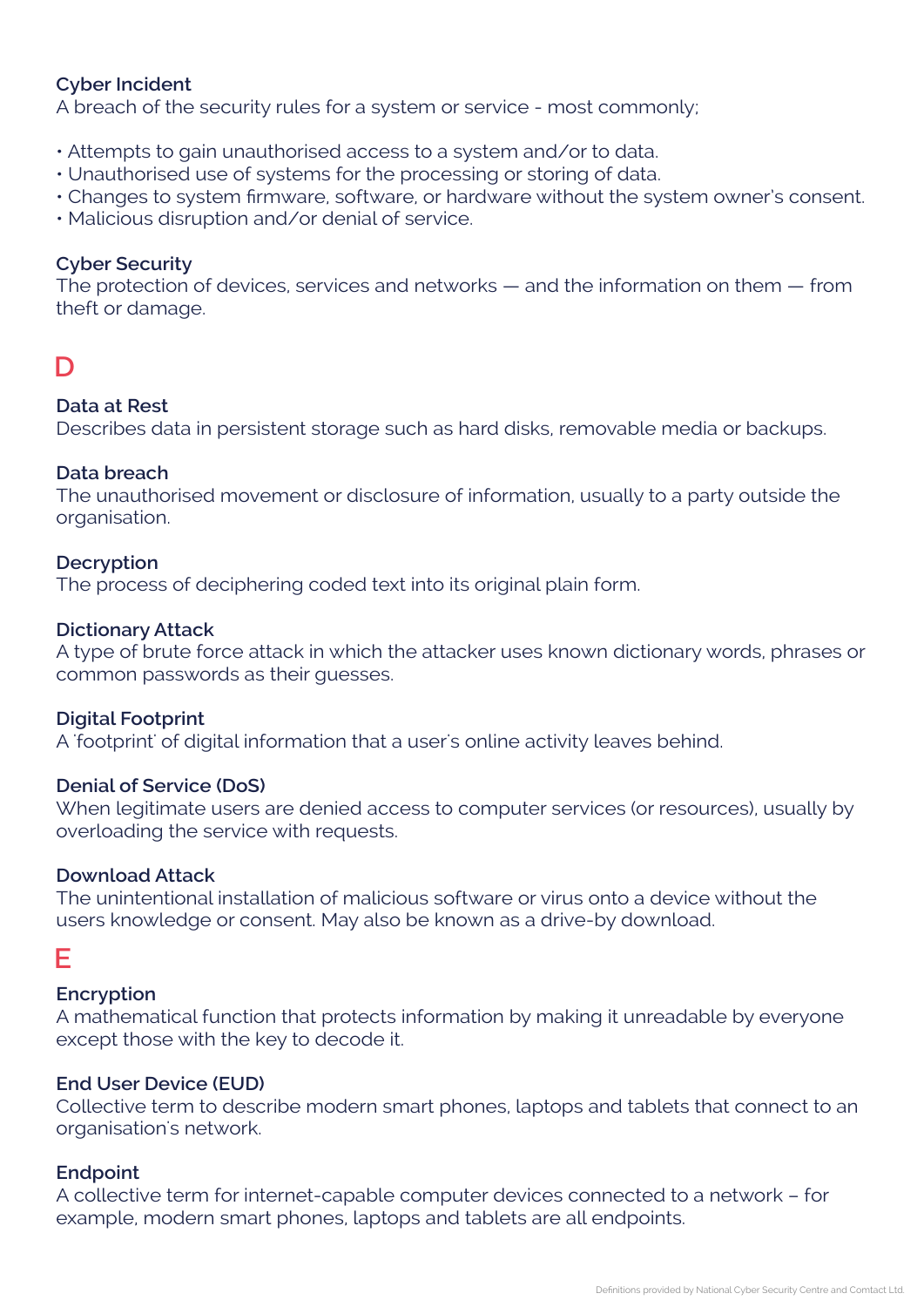#### **Ethical hacking**

The use of hacking techniques for legitimate purposes – i.e. to identify and test cyber security vulnerabilities. The actors in this instance are sometimes referred to as 'white hat hackers'.

### **F**

#### **Firewall**

Hardware or software which uses a defined rule set to constrain network traffic to prevent unauthorised access to or from a network.

## **H**

#### **Hacker**

In mainstream use as being someone with some computer skills who uses them to break into computers, systems and networks.

#### **I**

#### **Incident**

A breach of the security rules for a system or service, such as:

- attempts to gain unauthorised access to a system and/or data
- unauthorised use of systems for the processing or storing of data
- changes to a systems firmware, software, or hardware without the system owner's consent
- malicious disruption and/or denial of service

#### **Insider Risks**

The potential for damage to be done maliciously or inadvertently by a legitimate user with privileged access to systems, networks or data.

#### **ISO 27001**

The gold standard in information security management systems (ISMS), demonstrating the highest level of accreditation.

## **M**

#### **Macro**

A small program that can automate tasks in applications (such as Microsoft Office) which attackers can use to gain access to (or harm) a system.

#### **Malvertising**

Using online advertising as a delivery method for malware.

#### **Malware**

Malicious software - a term that includes viruses, trojans, worms or any code or content that could have an adverse impact on organisations or individuals.

#### **Mitigation**

Steps that organisations and individuals can take to minimise and address risks.

#### **Mobile Device Management (MDM)**

A type of security software, specifically for monitoring, managing, and securing mobile, tablet and other devices, allowing remote administration and management of the device.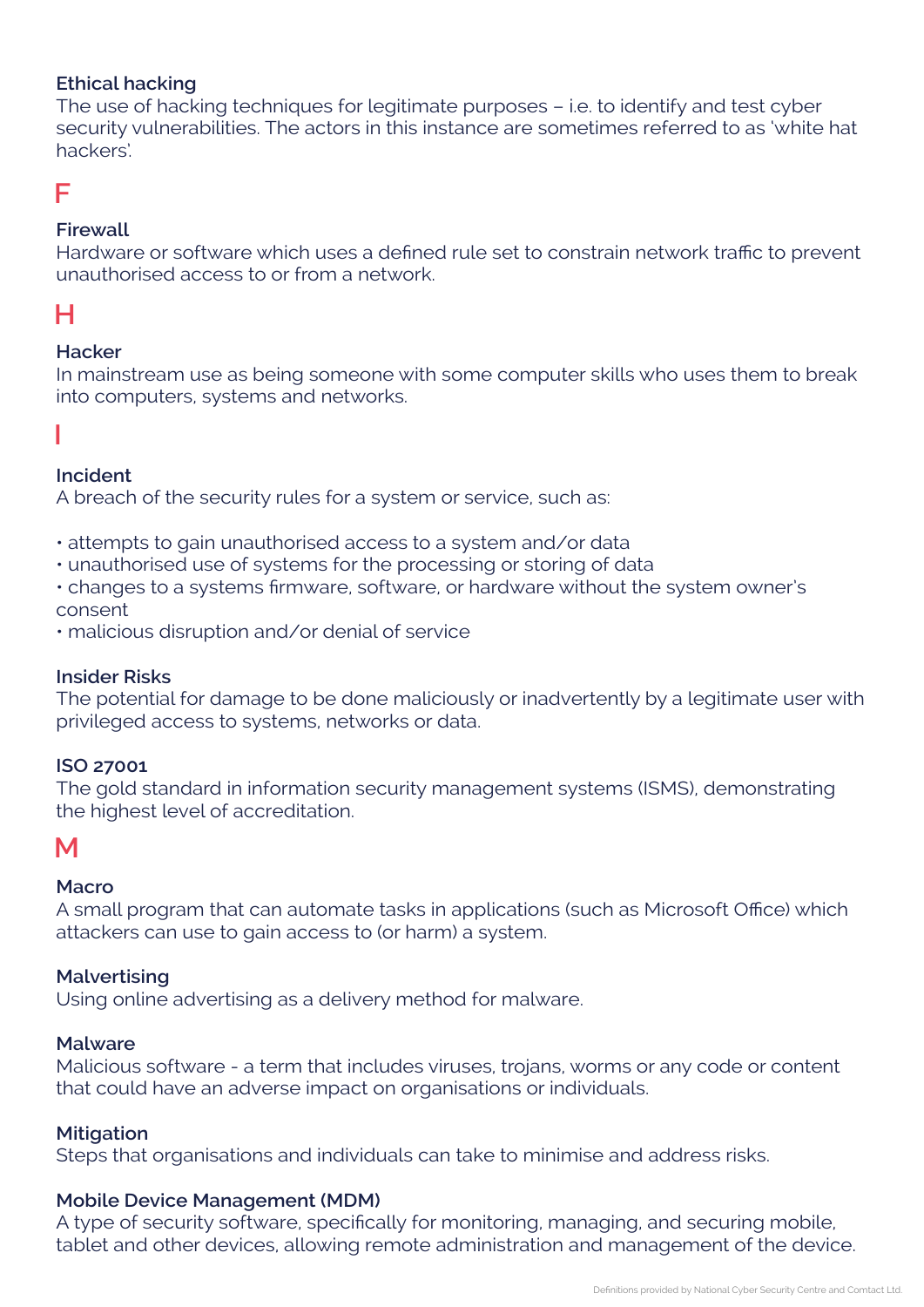## **N**

#### **Network**

Two or more computers linked in order to share resources.

### **P**

#### **Patching**

Applying updates to firmware or software to improve security and/or enhance functionality.

#### **Pentest**

Short for penetration test. An authorised test of a computer network or system designed to look for security weaknesses so that they can be fixed.

#### **Pharming**

An attack on network infrastructure that results in a user being redirected to an illegitimate website despite the user having entered the correct address.

#### **Phishing**

Untargeted, mass emails sent to many people asking for sensitive information (such as bank details) or encouraging them to visit a fake website.

#### **Proxy server**

A go-between a computer and the internet, used to enhance cyber security by preventing attackers from accessing a computer or private network directly.

## **R**

#### **Ransomware**

Malicious software that makes data or systems unusable until the victim makes a payment.

#### **Router**

A network device which sends data packets from one network to another based on the destination address. May also be called a gateway.

## **S**

#### **Security perimeter**

A well-defined boundary within which security controls are enforced.

#### **Smishing**

Phishing via SMS: mass text messages sent to users asking for sensitive information (e.g. bank details) or encouraging them to visit a fake website.

#### **Social engineering**

Manipulating people into carrying out specific actions, or divulging information, that's of use to an attacker.

#### **Spam**

The abuse of electronic messaging systems to indiscriminately send unsolicited bulk messages.